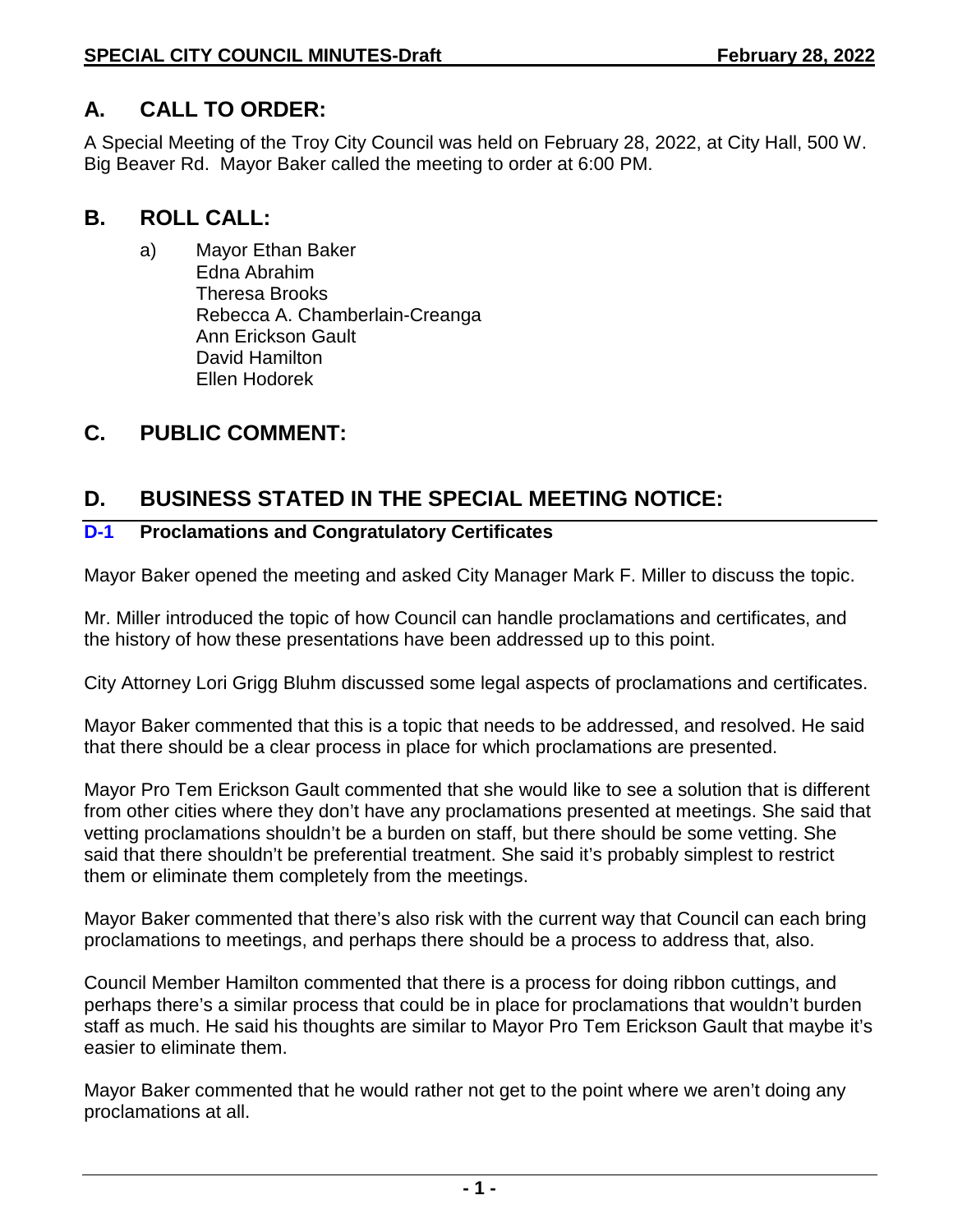Council Member Chamberlain-Creanga commented that she is not in favor of eliminating proclamations altogether. She said she would like to establish some criteria, for example, proclamations that address alleviating suffering in the community, or health/safety/welfare. She commented that she would like to see the Global Troy Advisory Committee be included in the discussion of proclamations that relate to global issues, such as having Global Troy handle those proclamations, then bring them to City Council as a report. She said that there are a lot of people who do amazing things worthy of a proclamation, but don't know how to access the process, so perhaps it's better to not expand on those since it would be a burden on staff.

Council Member Brooks suggested that there be standing proclamations that aren't official and presented, but are ongoing, and the list would be reviewed by Council annually. She said that there is a value to giving proclamations to residents and feel-good events. She agreed that global issue proclamations could be addressed by Global Troy, like Council Member Chamberlain-Creanga suggested.

Council Member Hodorek commented that she doesn't know if City Council is the appropriate body to issue proclamations on certain issues, especially issues that seem nonpartisan but actually turn out to be divisive. She said that sometimes divisive proclamations can undermine Council's ability to represent everyone in the community. She commented that because Troy is so diverse, it can be very difficult to recognize everyone sufficiently. She agreed with Council Member Brooks' suggestion to have standing proclamations on the City website. She commented that last-minute proclamations are problematic, and puts a tremendous burden on staff, so they should be very rare.

Council Member Abrahim commented that she is leaning toward curtailing the types of proclamations that were presented in the past. She said that the meetings are for business, but sometimes local recognition proclamations based in Troy deserve to be recognized. She said that she also agrees with Council Member Brooks' idea to have a list of standing proclamations that is approved annually by City Council. She said she likes the idea of having proclamations approved by Global Troy, but that there would still be a risk of unintentionally creating a potentially divisive issue for Global Troy.

City Attorney Bluhm commented that according to the Council Rules, congratulatory certificates do not require City Council action.

City Manager Miller commented that City Council could annually approve a list of generally agreeable proclamations that would be distributed at the appropriate time.

Mayor Baker agreed with Mr. Miller's idea, and commented that the list of proclamations could make that process streamlined. He said that sometimes events are in the news, and then they become proclamations, which is a traditional way of handling proclamations for individuals. He said he doesn't want to eliminate proclamations completely. He said there seems to be a consensus that if it's for a Troy-based event or group, it could be approved easily, however there are still divisive issues that affect Troy residents.

Mayor Pro Tem Erickson Gault clarified that she would like to remove the proclamations from presentations at the meetings, but still issue them. She said perhaps have proclamations be a rare occurrence at meetings, but issue more certificates after Council votes on them.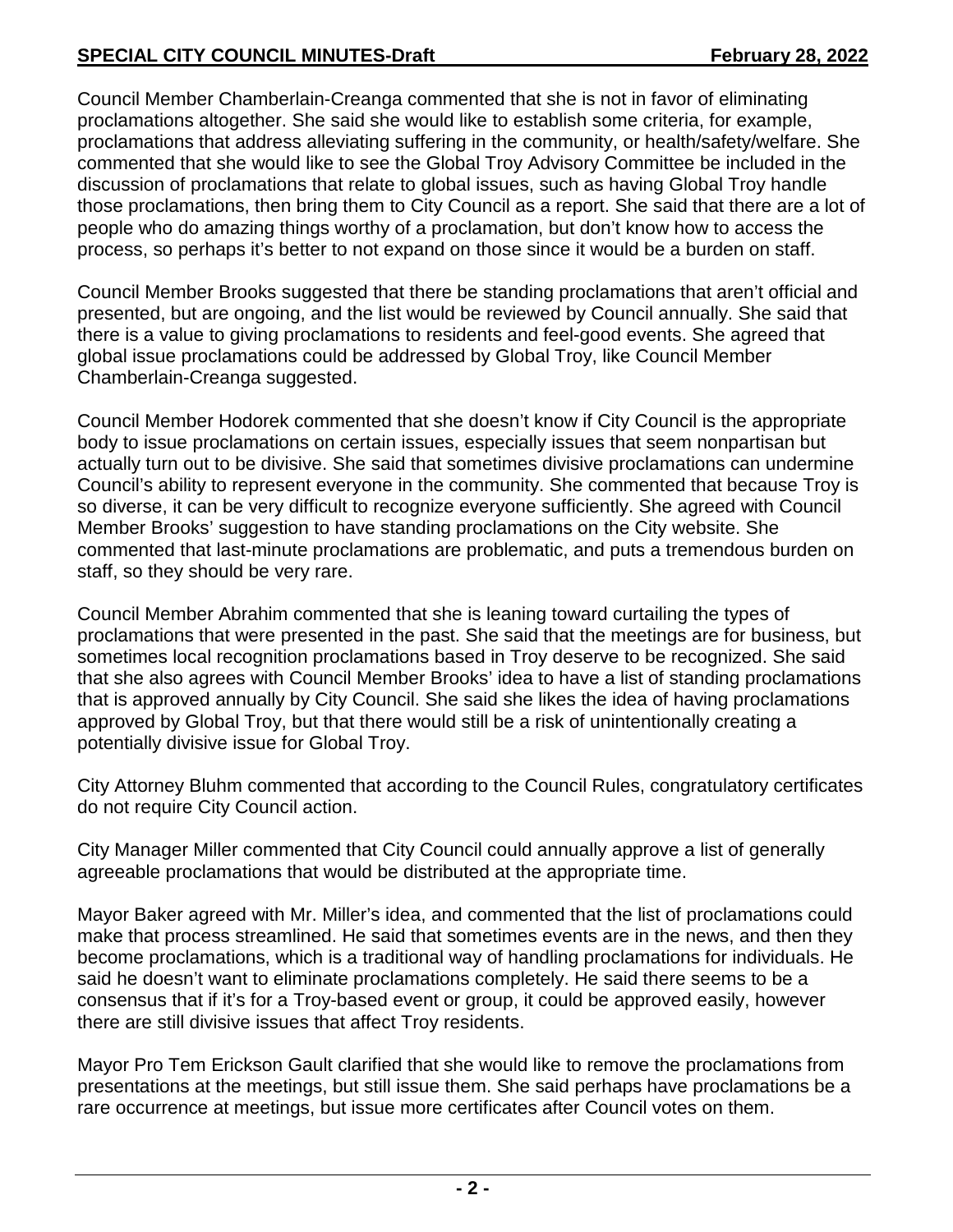#### **SPECIAL CITY COUNCIL MINUTES-Draft February 28, 2022**

Council Member Hodorek commented that perhaps some events could be addressed with moments of silence, or other acknowledgment, during the invocation before the Council meeting. She suggested that Global Troy work on the list of standing proclamations.

Mayor Baker commented that proclamations from Council should be listed as Council Referrals, and when they're done last-minute, there's no opportunity for Council or the residents to examine them before Council has to vote or present them. He said that Council can address issues during Council Comments. He said that he thinks that last-minute proclamations brought by one or two Council Members should be very rare, especially when done at the last-minute with a waiver of the Council Rules.

Mayor Baker summarized that there was a consensus to create a list of standing proclamations, and he asked Mr. Miller to prepare that list.

Mr. Miller commented that the list could be approved at the City Council organizational meeting. He said that there could be a criterion of being Troy-focused, but he said there needs to be some thought in regards to the global issue proclamations.

Mayor Baker commented that Community Affairs Director Cindy Stewart has done a wonderful job writing proclamations, and that this conversation is not a slight against her efforts.

Mr. Miller commented that City Hall is lit currently with the colors of the Ukranian flag.

## **E. OTHER BUSINESS:**

## **F. ADJOURNMENT:**

The Meeting **ADJOURNED** at 7:02 PM.

Mayor Ethan Baker

M. Aileen Dickson, MMC, MiPMC II City Clerk